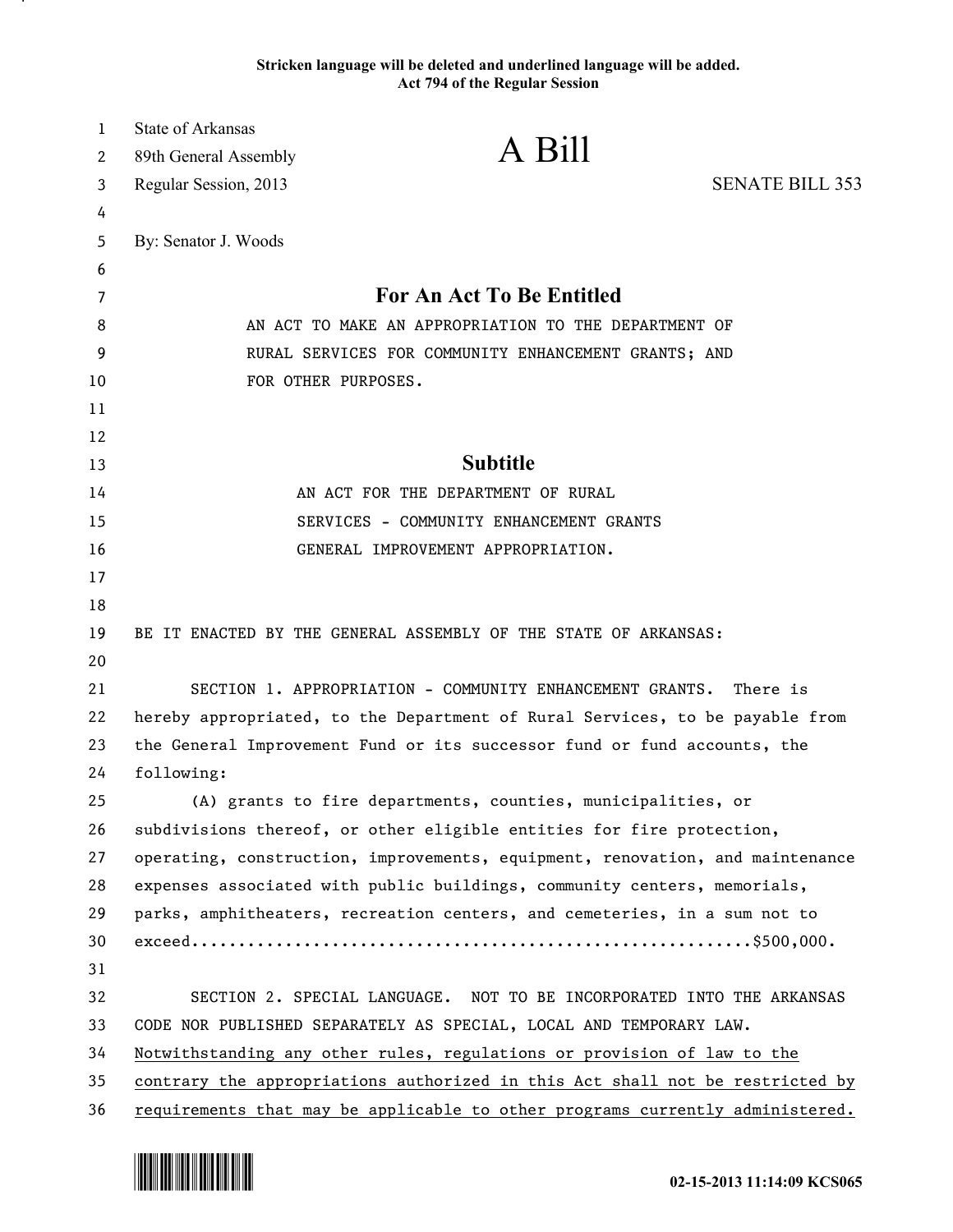## New rules and regulations may be adopted to carry out the intent of the

General Assembly regarding the appropriations authorized in this Act.

 SECTION 3. DISBURSEMENT CONTROLS. (A) No contract may be awarded nor obligations otherwise incurred in relation to the project or projects described herein in excess of the State Treasury funds actually available therefor as provided by law. Provided, however, that institutions and agencies listed herein shall have the authority to accept and use grants and donations including Federal funds, and to use its unobligated cash income or funds, or both available to it, for the purpose of supplementing the State Treasury funds for financing the entire costs of the project or projects enumerated herein. Provided further, that the appropriations and funds otherwise provided by the General Assembly for Maintenance and General Operations of the agency or institutions receiving appropriation herein shall not be used for any of the purposes as appropriated in this act. (B) The restrictions of any applicable provisions of the State Purchasing Law, the General Accounting and Budgetary Procedures Law, the Revenue Stabilization Law and any other applicable fiscal control laws of this State and regulations promulgated by the Department of Finance and Administration, as authorized by law, shall be strictly complied with in disbursement of any funds provided by this act unless specifically provided otherwise by law. 

 SECTION 4. LEGISLATIVE INTENT. It is the intent of the General Assembly that any funds disbursed under the authority of the appropriations contained in this act shall be in compliance with the stated reasons for which this act was adopted, as evidenced by the Agency Requests, Executive Recommendations and Legislative Recommendations contained in the budget manuals prepared by the Department of Finance and Administration, letters, or summarized oral testimony in the official minutes of the Arkansas Legislative Council or Joint Budget Committee which relate to its passage and adoption. 

32 SECTION 5. EMERGENCY CLAUSE. It is found and determined by the General Assembly, that the Constitution of the State of Arkansas prohibits the appropriation of funds for more than a one (1) year period; that the effectiveness of this Act on July 1, 2013 is essential to the operation of

the agency for which the appropriations in this Act are provided, and that in